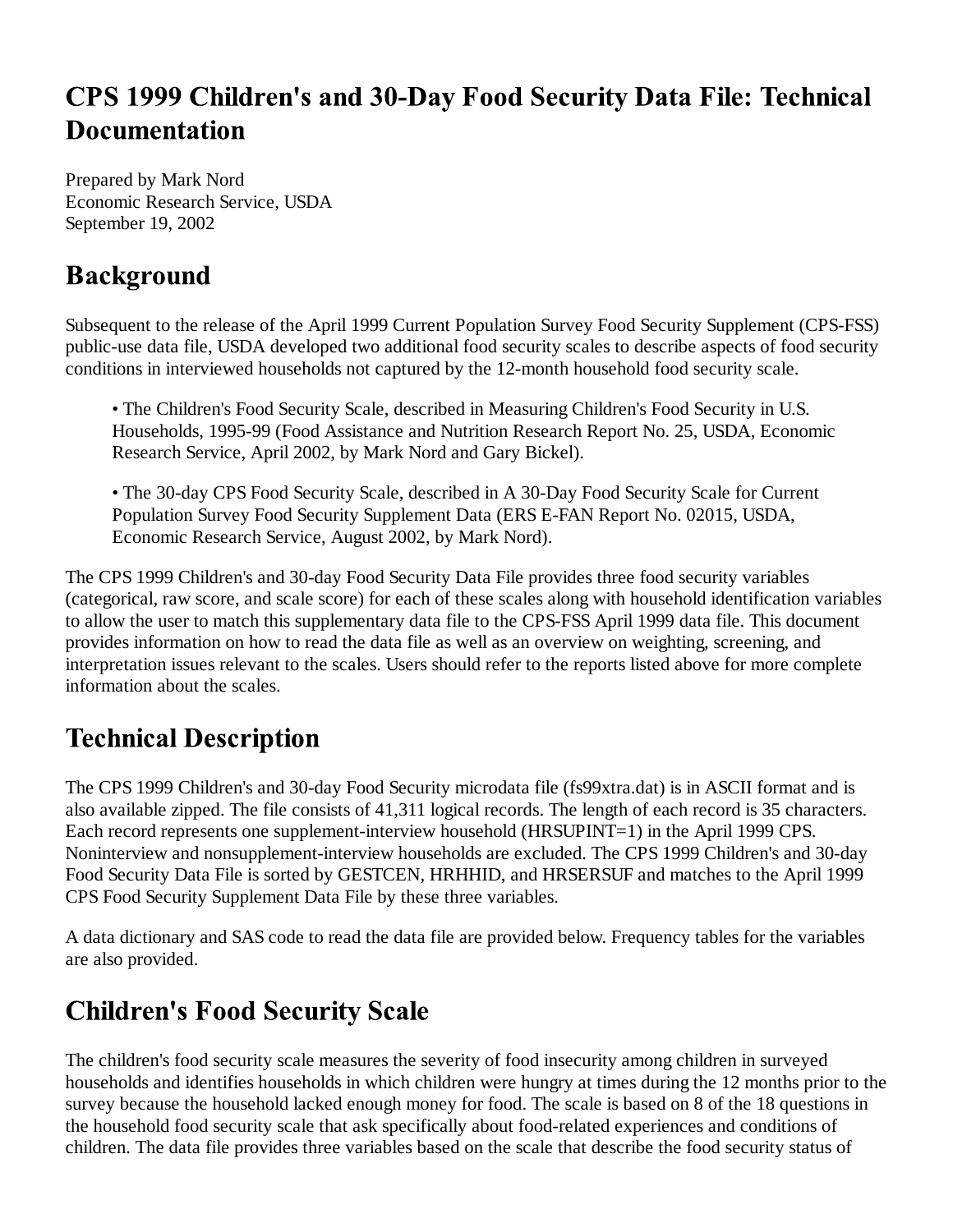children in each household during the 12 months prior to the survey. HRFS12M6 is the children's food security raw score—a count of the number of behaviors and conditions indicating food insecurity among the children that were reported by the household respondent. HRFS12M7—the children's food security scale score—is a graduated, interval-level measure of food insecurity appropriate for use in linear models. It is based on fitting the responses to the child-referenced items a single parameter Rasch model. Scale values range from about 4 to 13. Scale scores for households that affirmed no items cannot be calculated within the Rasch model. These households were less food insecure than those that affirmed one item, but their level of food security or food insecurity is not known and may vary from household to household. These households are assigned a scale score of 6 to remind users that they require special handling in analyses that assume linearity of the scale scores. HRFS12M5 is a categorical variable based on the scale score (or raw score), that classifies households as to whether any child in the household was hungry during the year because the household lacked money and other resources for food.

The categorical variable for children's food security status (HRFS12M5) identifies households vis-à-vis a single threshold—hunger among children. USDA has not specified a less severe threshold, but users who wish to implement a less severe threshold for monitoring or analytic purposes can do so based either on the raw score or scale score. See Measuring Children's Food Security in U.S. Households, 1995-99, page 12, for further information on this topic.

No adjustment has been made for screening differences to make the 1999 children's food security variables comparable to years prior to 1998 (see technical documentation for the April 1999 CPS-FSS for information about screening differences across the years). The effects of year-to-year screening differences on the measured prevalence of hunger among children are negligible, and the effects at the lowest severity level measured by the children's food security scale are small. Users who wish to adjust the measure to maximize comparability with statistics from the 1995-97 data can do so using the variable HRFS12CS in the main April 1999 CPS-FSS data file to identify screening status under the "common screen." For households screened out at the preliminary screener (HRFS12CS=1), the children's food security raw score should be set to 0, scale score to –6, and food security status to 1.

The appropriate sampling weights for use with the children's food security scale are the Household Food Security Status Weight (HHFSWGT) and Person Food Security Status Weight (PWFSWGT). These adjust for the exclusion of households in part of the 8th rotation, which were administered experimental versions of some food security questions in 1999 and do not have valid scores on the standard measures.

#### **30-day CPS Food Security Scale**

The 30-day CPS food security scale measures the severity of food insecurity in the household during the 30 days prior to the survey. It is based on follow-up questions to a subset of the questions upon which the standard 12-month scale is based. Households reporting that a behavior or condition occurred during the past 12 months were asked whether it occurred during the past 30 days. The 30-day scale is conceptually and operationally consistent with the 12-month scale. That is to say, equal scores on the two scales represent (probabilistically) the same array of conditions and behaviors, differing only with regard to the time period (30 days versus 12 months) during which those conditions and behaviors may have occurred.

The data file provides three variables based on the scale that describe the food security status of each household during the previous 30 days. HRFS30M2 is the 30-day food security raw score—a count of the number of behaviors and conditions indicating food insecurity that were reported to have occurred during the past 30 days. HRFS30M3—the 30-day food security scale score—is a graduated, interval-level measure of food insecurity appropriate for use in linear models. It is based on fitting the responses to the 30-dayreferenced items a single parameter Rasch model. Scale values range from about 3 to 13. Scale scores for households that affirmed no items cannot be calculated within the Rasch model. These households were less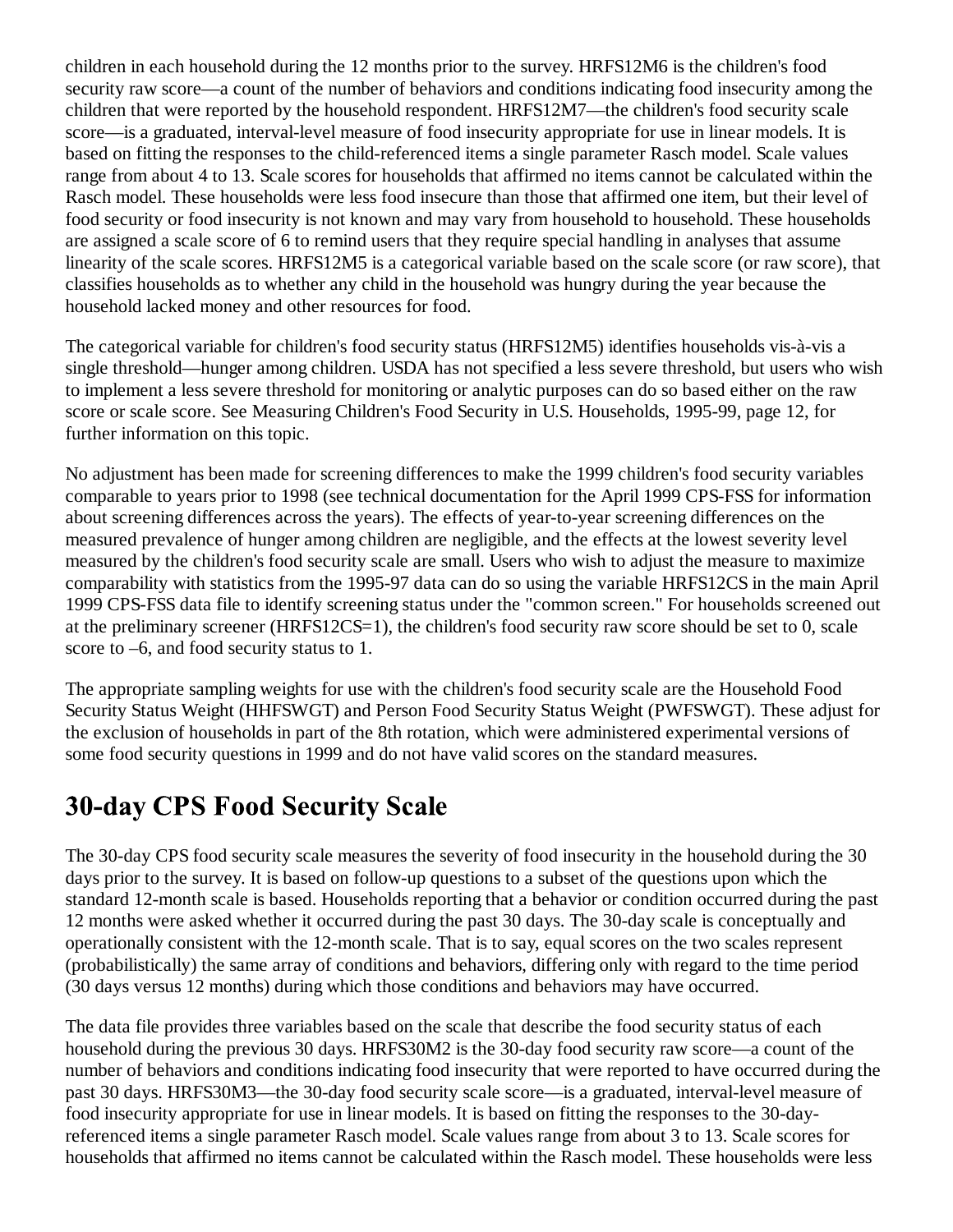food insecure than those that affirmed one item, but their level of food security or food insecurity is not known and may vary from household to household. These households are assigned a scale score of 6 to remind users that they require special handling in analyses that assume linearity of the scale scores. HRFS30M1 is a categorical variable based on the scale score (or raw score plus presence or absence of children in the household), that classifies households as to food security status during the month prior to the survey

The 30-day scale does not measure the less severe range of food insecurity measured by the 12-month scale because six of the less severe questions in the 12-month scale (3 for households without children) lack 30-day followup questions and therefore have no counterpart in the 30-day scale. As a result, the lowest threshold that can be identified by the 30-day scale is substantially more severe than the food-insecure threshold. It is appropriate to consider households that affirmed one or two items in the 30-day scale to be food insecure without hunger. However, it is not appropriate to describe all households with raw scores of zero as food secure. Some of these households were, in fact, food insecure during the 30-day period, but are not identified as food insecure by this scale. The lower threshold (one or more affirmatives) may be useful for both analytic and monitoring purposes, but appropriate language should be used to describe the ranges of severity below and above that threshold so that the meaning of the threshold is not confused with that of the food-insecure threshold on the 12-month scale.

No adjustment has been made for screening differences to make the 1999 30-day food security variables comparable to years prior to 1998 (see technical documentation for the April 1999 CPS-FSS for information about screening differences across the years). The effects of year-to-year screening differences on the measured prevalence of hunger are negligible, and the effects at the lowest severity level measured by the 30-day food security scale are modest. Users who wish to adjust the measure to maximize comparability with statistics from the 1995-97 data can do so using the variable HRFS12CS in the main April 1999 CPS-FSS data file to identify screening status under the "common screen." For households screened out at the preliminary screener (HRFS12CS=1), the 30-day food security raw score should be set to 0, scale score to –6, and food security status to 1. (Exception: missing values should be retained for all households in rotation 8 regardless of screening status.)

Households in rotation 8 (HRMIS=8) do not have valid values on the 30-day food security variables. These households were administered experimental versions of some of the food security questions, and these did not include 30-day follow-up questions. The appropriate sampling weights for use with the 30-day food security scale are the Household Supplement Weight (HHSUPWGT) and Person Supplement Weight (PWSUPWGT). These weights can be used as is to calculate percentages or to weight regression analyses. To estimate absolute numbers of households in categories specified by 30-day food security variables, the weights must be adjusted to account for the loss of about 1/8 of the sample. The appropriate multipliers are:

• 105,031,600 / 92,116,330 for HHSUPWGT (the weighted number of households in rotations 1-8 divided by the weighted number of households in rotations 1-7)

• 271,219,500 / 237,854,900 for PWSUPWGT (the weighted number of persons in rotations 1-8 divided by the weighted number of persons in rotations 1-7)

### Data Dictionary: CPS 1999 Children's and 30-Day Food Security **Data File**

| <b>NAME</b> |  | <b>SIZE DESCRIPTION</b> | <b>LOCATION</b> |
|-------------|--|-------------------------|-----------------|
|-------------|--|-------------------------|-----------------|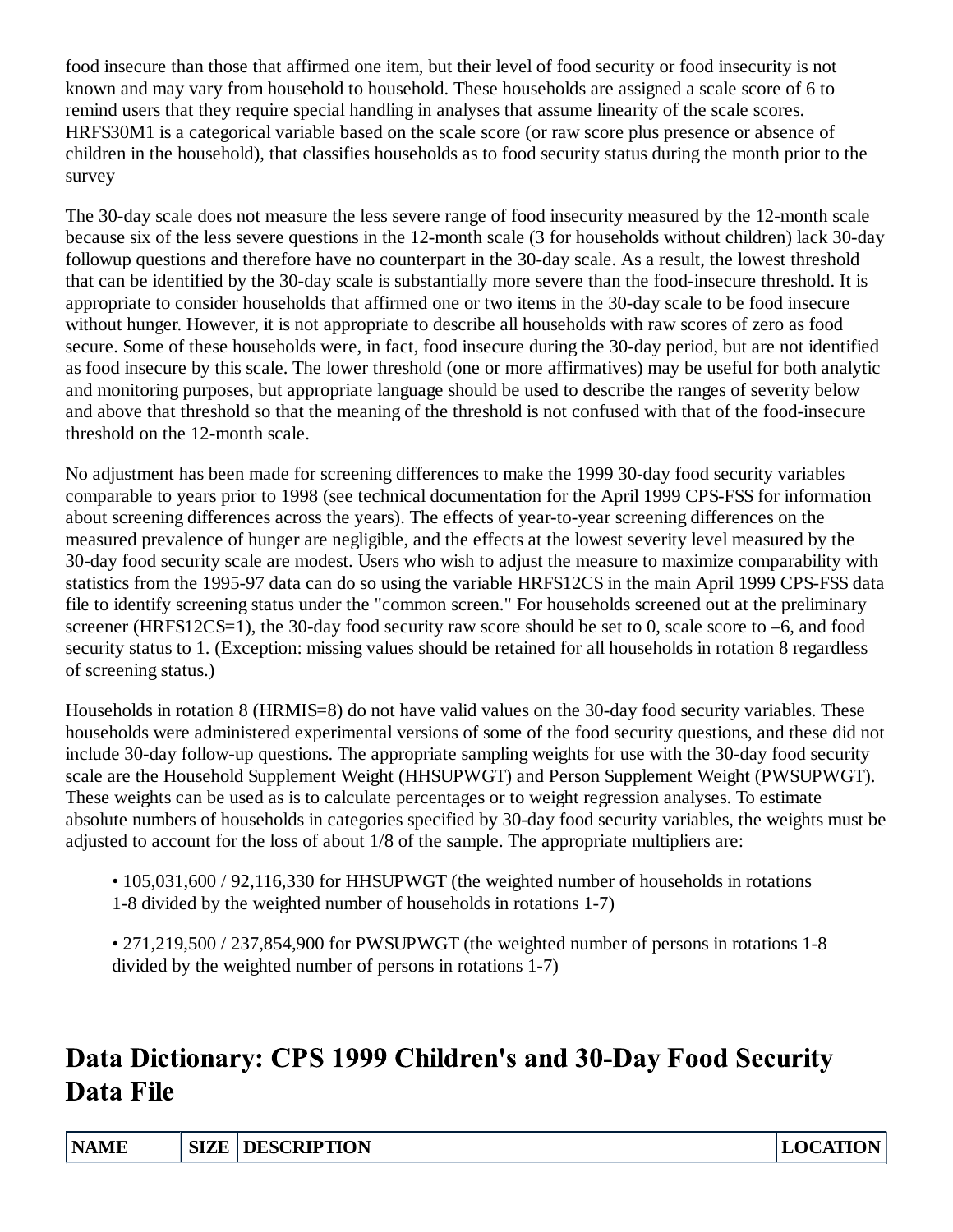| <b>GESTCEN</b>  | $\overline{2}$ | <b>Census State Code</b>                                                                                                                                                                                                                                                                                                                                                                                            | $1-2$                                           |
|-----------------|----------------|---------------------------------------------------------------------------------------------------------------------------------------------------------------------------------------------------------------------------------------------------------------------------------------------------------------------------------------------------------------------------------------------------------------------|-------------------------------------------------|
| <b>HRHHID</b>   | 15             | Household Identifier                                                                                                                                                                                                                                                                                                                                                                                                | $3-17$                                          |
| <b>HRSERSUF</b> | $\overline{2}$ | Serial Suffix                                                                                                                                                                                                                                                                                                                                                                                                       | 18-19                                           |
| HRFS12M5        | $\overline{2}$ | Children's Hunger Status, 12-Month Recall<br>(Recode of HRFS12M7)<br>EDITED UNIVERSE: HRSUPINT=1 and one or more persons in<br>household with PERRP>3 and PRTAGE 0-17 and HHFSWGT gt 0<br><b>VALID ENTRIES:</b><br>1 Hunger unlikely among children<br>2 Food insecure with hunger among children<br>-9 No response<br>-1 Not in universe                                                                           | $20 - 21$                                       |
| HRFS12M6        | $\overline{2}$ | Children's Food Security Raw Score, 12-Month Recall<br>EDITED UNIVERSE: HRSUPINT=1 and one or more persons in<br>household with PERRP>3 and PRTAGE 0-17 and HHFSWGT gt 0<br><b>VALID ENTRIES:</b><br>0 No affirmative responses or did not pass initial screen<br>1-8 Number of affirmative responses to the 8 food<br>security items in the Children's Food Security Scale<br>-9 No response<br>-1 Not in universe | $22 - 23$                                       |
| HRFS12M7        | $\overline{4}$ | Children's Food Security Rasch Scale Score, 12-Month Recall<br>EDITED UNIVERSE: HRSUPINT=1 and one or more persons in<br>household with PERRP>3 and PRTAGE 0-17 and HHFSWGT gt 0<br><b>VALID ENTRIES:</b><br>4.11:12.25 Rasch scale score assigned to household (based on raw<br>score, HRFS12M6)<br>-6 Raw score=0; no scale score assigned<br>No Response<br>-9<br>Not in universe<br>$-1$                        | $24 - 27$<br>$(2 \text{ implied})$<br>decimals) |
| HRFS30M1        | $\overline{2}$ | Summary Food Security Status, 30-Day Recall<br>(Recode of HRFS30M3)<br>EDITED UNIVERSE: HRSUPINT=1 and HRMIS<=7<br><b>VALID ENTRIES:</b><br>1 Food secure or low-severity level of food insecurity<br>2 Food insecure without hunger<br>3 Food insecure with hunger<br>-9 No response                                                                                                                               | 28-29                                           |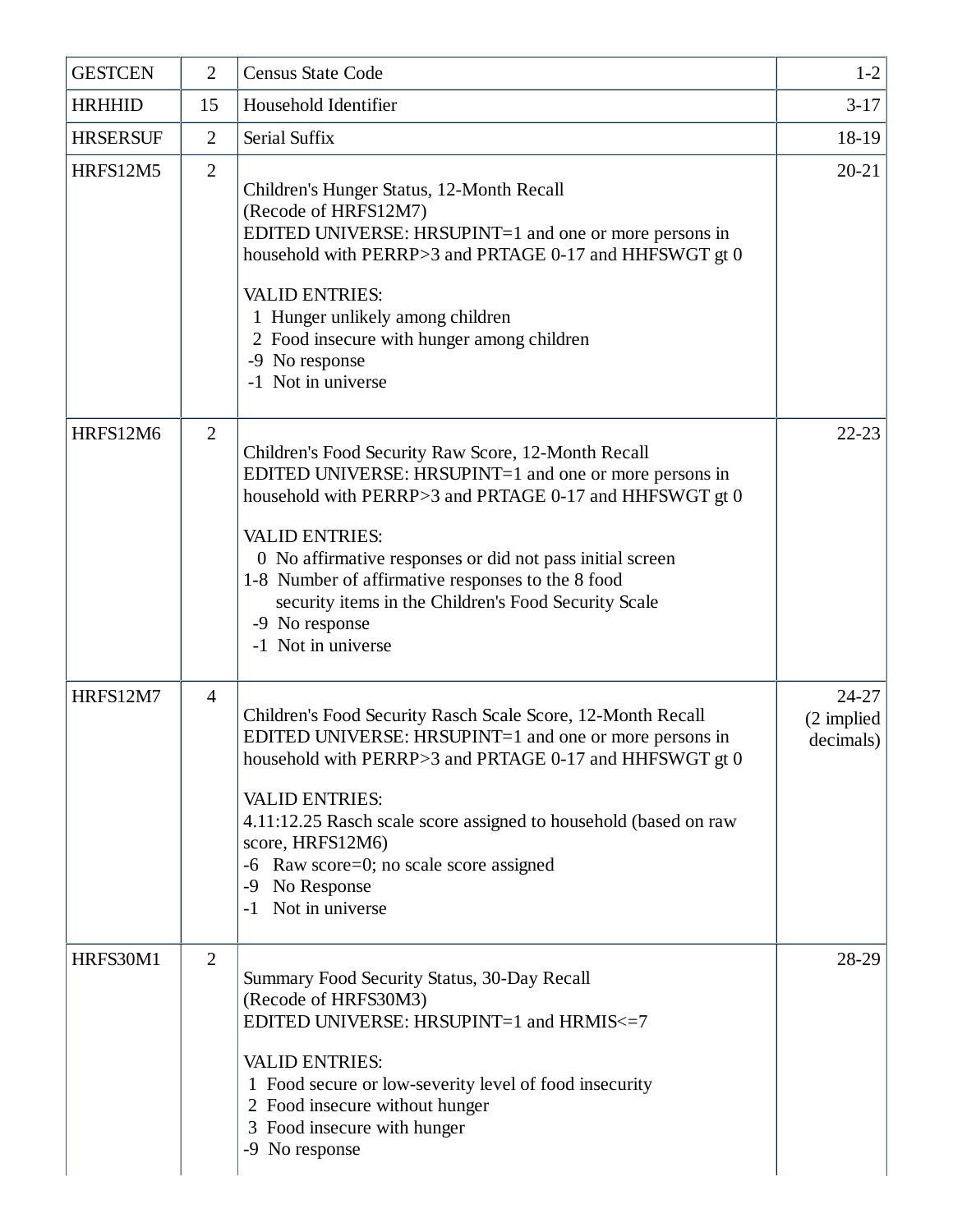|          |                | -1 Not in universe                                                                                                                                                                                                                                                                                                                                                           |                                      |
|----------|----------------|------------------------------------------------------------------------------------------------------------------------------------------------------------------------------------------------------------------------------------------------------------------------------------------------------------------------------------------------------------------------------|--------------------------------------|
| HRFS30M2 | 2              | Food Security Rasch Scale Score, 30-Day Recall<br>EDITED UNIVERSE: HRSUPINT=1 and HRMIS<=7<br><b>VALID ENTRIES:</b><br>0 No affirmative responses or did not pass initial screen<br>1-12 Number of affirmative responses to the 12 food<br>security items in the 30-day food security scale<br>-9 No response<br>-1 Not in universe                                          | $30 - 31$                            |
| HRFS30M3 | $\overline{4}$ | Food Security Rasch Scale Score, 30-Day Recall<br>EDITED UNIVERSE: HRSUPINT=1 and HRMIS<=7<br><b>VALID ENTRIES:</b><br>4.90:12.49 Rasch scale score assigned to household (based on raw<br>score, HRFS12M2 and presence or absence of children in the<br>household)<br>Raw score=0; no scale score assigned<br>-6<br>No Response<br>-9<br>Not in universe -1 Not in universe | $32 - 35$<br>(2 implied<br>decimals) |

# SAS Code to Read CPS 1999 30-Day Food Security Scale ASCII Data File

data temp; \*modify data file name to suit your conventions; infile 'd:\fs99xtra.dat' lrecl=35; \*modify to actual path on your computer;

input

@1 gestcen 2. @3 hrhhid \$ 15. @18 hrsersuf \$ 2. @20 hrfs12m5 2. @22 hrfs12m6 2. @24 hrfs12m7 4. @28 hrfs30m1 2. @30 hrfs30m2 2. @32 hrfs30m3 4.; \*restore 2 decimal places to scale variables; if hrfs $12m7$  gt 0 then hrfs $12m7$ =hrfs $12m7/100$ ; if hrfs30m3 gt 0 then hrfs30m3=hrfs30m3/100; run;

\*file contains 41,311 records, one for each supplement-interview household in April 1999 CPS Food Security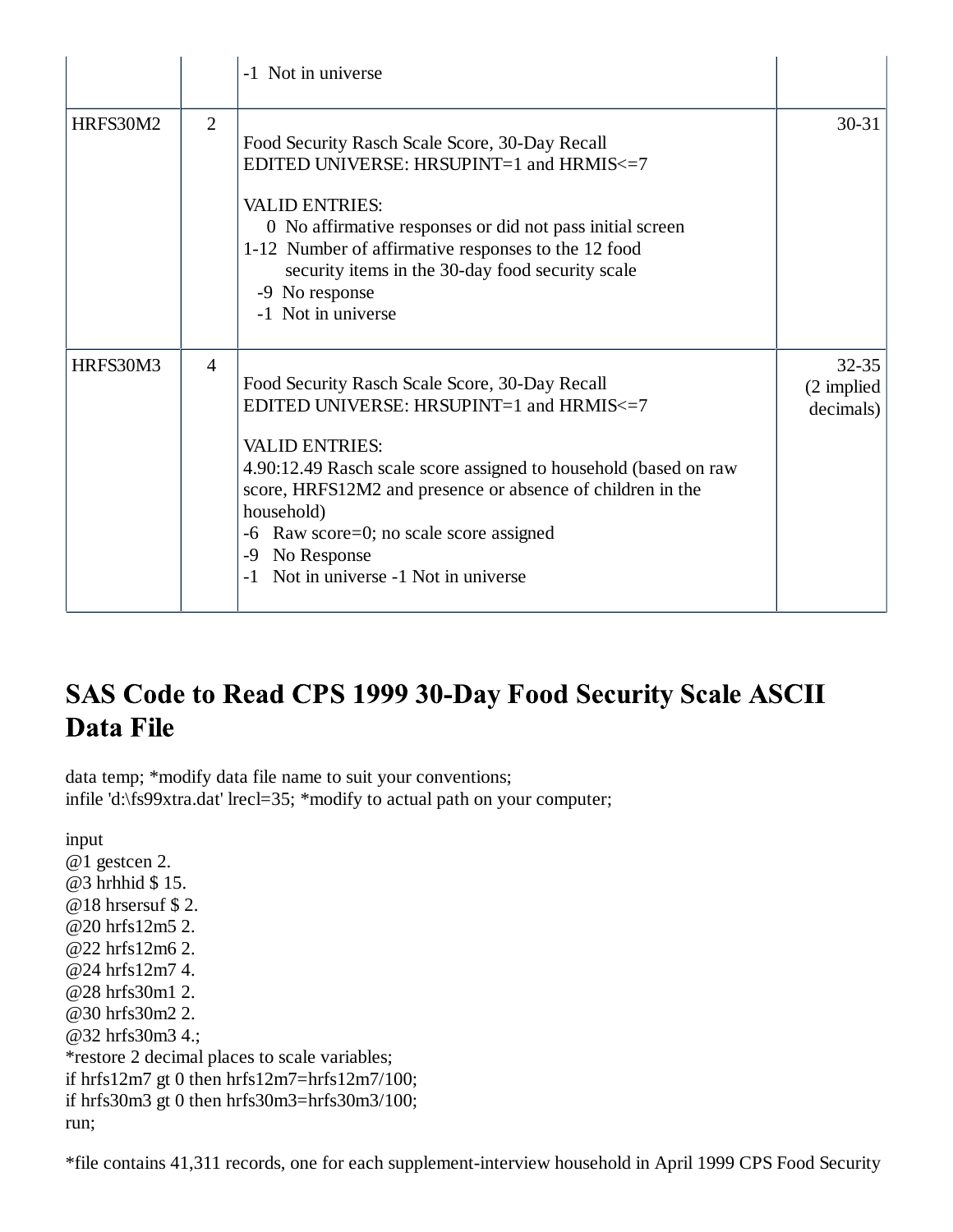Supplement data file;

\*file is sorted by gestcen, hrhhid, hrsersuf and matches to the April 1999 CPS Food Security Supplement data file by these variables;

# Frequencies of CPS 1999 Children's and 30-Day Food Security **Variables**

HH in supp (from ascii file with decimals restored), unweighted

|                  |                |         | Cumulative | Cumulative |
|------------------|----------------|---------|------------|------------|
| hrfs12m5         | Frequency      | Percent | frequency  | percent    |
| $-9$             | 37             | 0.09    | 37         | 0.09       |
| $-1$             | 28085          | 67.98   | 28122      | 68.07      |
| $\mathbf{1}$     | 13112          | 31.74   | 41234      | 99.81      |
| $\overline{2}$   | 77             | 0.19    | 41311      | 100.00     |
|                  |                |         |            |            |
|                  |                |         | Cumulative | Cumulative |
| hrfs12m6         | Frequency      | Percent | frequency  | percent    |
| $-9$             | 37             | 0.09    | 37         | 0.09       |
| $-1$             | 28085          | 67.98   | 28122      | 68.07      |
| $\boldsymbol{0}$ | 11210          | 27.14   | 39332      | 95.21      |
| $\mathbf{1}$     | 922            | 2.23    | 40254      | 97.44      |
| $\overline{c}$   | 500            | 1.21    | 40754      | 98.65      |
| 3                | 412            | 1.00    | 41166      | 99.65      |
| $\overline{4}$   | 68             | 0.16    | 41234      | 99.81      |
| 5                | 35             | 0.08    | 41269      | 99.90      |
| 6                | 18             | 0.04    | 41287      | 99.94      |
| $\boldsymbol{7}$ | 20             | 0.05    | 41307      | 99.99      |
| 8                | $\overline{4}$ | 0.01    | 41311      | 100.00     |
|                  |                |         |            |            |
| hrfs12m7         | Frequency      | Percent | Cumulative | Cumulative |
|                  |                |         | frequency  | percent    |
| $-9$             | 37             | 0.09    | 37         | 0.09       |
| $-6$             | 11210          | 27.14   | 11247      | 27.23      |
| $-1$             | 28085          | 67.98   | 39332      | 95.21      |
| 4.11             | 922            | 2.23    | 40254      | 97.44      |
| 5.85             | 500            | 1.21    | 40754      | 98.65      |
| 7.54             | 412            | 1.00    | 41166      | 99.65      |
| 8.79             | 68             | 0.16    | 41234      | 99.81      |
| 9.62             | 35             | 0.08    | 41269      | 99.90      |
| 10.45            | 18             | 0.04    | 41287      | 99.94      |
| 11.5             | 20             | 0.05    | 41307      | 99.99      |
| 12.25            | $\overline{4}$ | 0.01    | 41311      | 100.00     |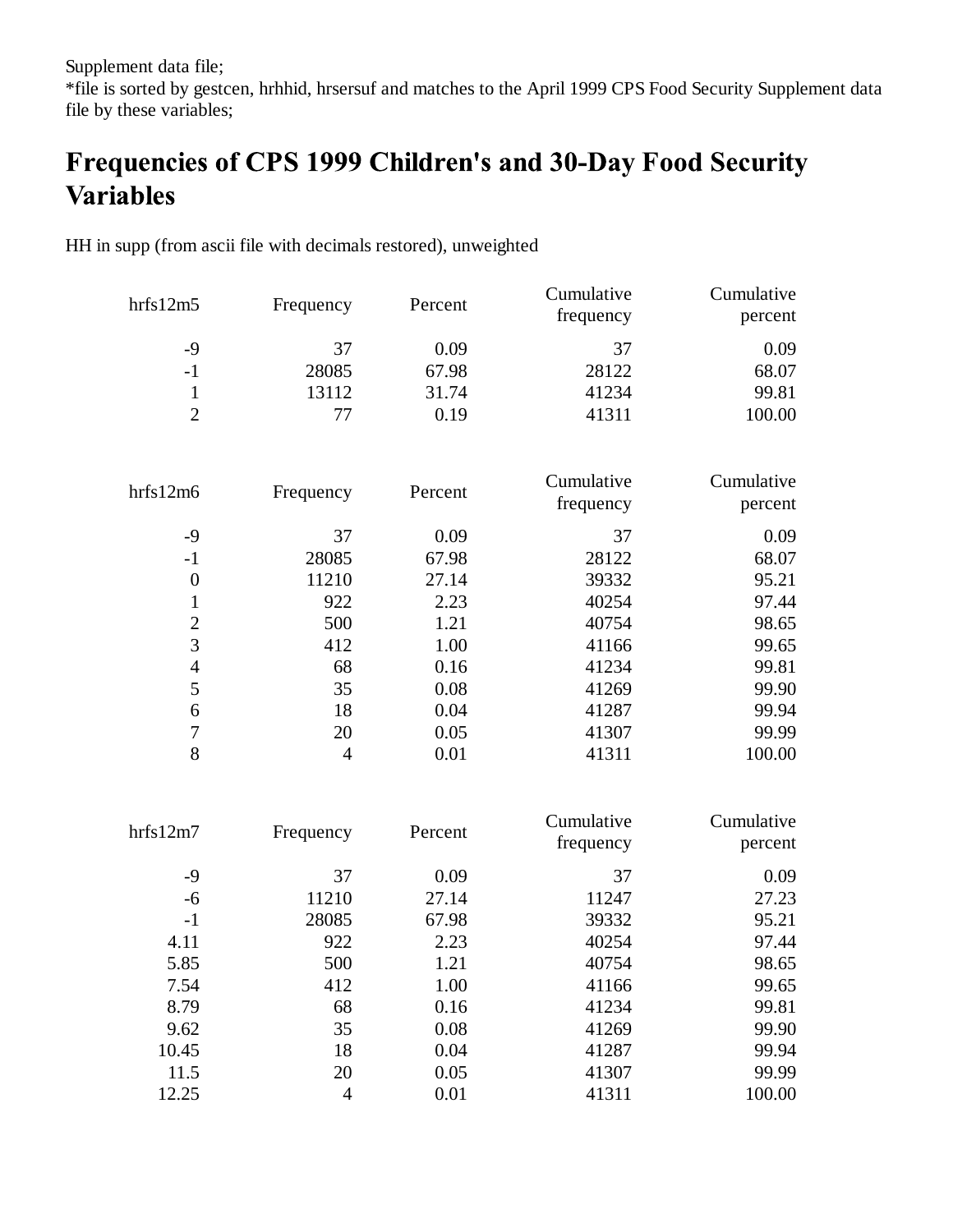| hrfs30m1         | Frequency      | Percent | Cumulative<br>frequency | Cumulative<br>percent |
|------------------|----------------|---------|-------------------------|-----------------------|
| $-9$             | 101            | 0.24    | 101                     | 0.24                  |
| $-1$             | 5075           | 12.28   | 5176                    | 12.53                 |
| $\mathbf{1}$     | 34842          | 84.34   | 40018                   | 96.87                 |
| $\overline{2}$   | 599            | 1.45    | 40617                   | 98.32                 |
| $\overline{3}$   | 694            | 1.68    | 41311                   | 100.00                |
| hrfs30m2         | Frequency      | Percent | Cumulative              | Cumulative            |
|                  |                |         | frequency               | percent               |
| $-9$             | 101            | 0.24    | 101                     | 0.24                  |
| $-1$             | 5075           | 12.28   | 5176                    | 12.53                 |
| $\boldsymbol{0}$ | 34842          | 84.34   | 40018                   | 96.87                 |
| $\mathbf{1}$     | 318            | 0.77    | 40336                   | 97.64                 |
| $\overline{c}$   | 281            | 0.68    | 40617                   | 98.32                 |
| $\overline{3}$   | 281            | 0.68    | 40898                   | 99.00                 |
| $\overline{4}$   | 190            | 0.46    | 41088                   | 99.46                 |
| 5                | 85             | 0.21    | 41173                   | 99.67                 |
| 6                | 50             | 0.12    | 41223                   | 99.79                 |
| 7                | 60             | 0.15    | 41283                   | 99.93                 |
| 8                | 14             | 0.03    | 41297                   | 99.97                 |
| 9                | 6              | 0.01    | 41303                   | 99.98                 |
| 10               | $\overline{4}$ | 0.01    | 41307                   | 99.99                 |
| 11               | 3              | 0.01    | 41310                   | 100.00                |
| 12               | $\mathbf{1}$   | 0.00    | 41311                   | 100.00                |

| hrfs30m3 |           |         | Cumulative | Cumulative |
|----------|-----------|---------|------------|------------|
|          | Frequency | Percent | frequency  | percent    |
| $-9$     | 101       | 0.24    | 101        | 0.24       |
| $-6$     | 34842     | 84.34   | 34943      | 84.59      |
| $-1$     | 5075      | 12.28   | 40018      | 96.87      |
| 4.9      | 137       | 0.33    | 40155      | 97.20      |
| 4.92     | 181       | 0.44    | 40336      | 97.64      |
| 5.96     | 127       | 0.31    | 40463      | 97.95      |
| 6.02     | 154       | 0.37    | 40617      | 98.32      |
| 6.87     | 115       | 0.28    | 40732      | 98.60      |
| 7.04     | 166       | 0.40    | 40898      | 99.00      |
| 7.68     | 79        | 0.19    | 40977      | 99.19      |
| 8.06     | 111       | 0.27    | 41088      | 99.46      |
| 8.33     | 34        | 0.08    | 41122      | 99.54      |
| 8.86     | 14        | 0.03    | 41136      | 99.58      |
| 9.02     | 51        | 0.12    | 41187      | 99.70      |
| 9.35     | 21        | 0.05    | 41208      | 99.75      |
| 9.82     | 14        | 0.03    | 41222      | 99.78      |
| 10.07    | 36        | 0.09    | 41258      | 99.87      |
| 10.33    | 6         | 0.01    | 41264      | 99.89      |
|          |           |         |            |            |